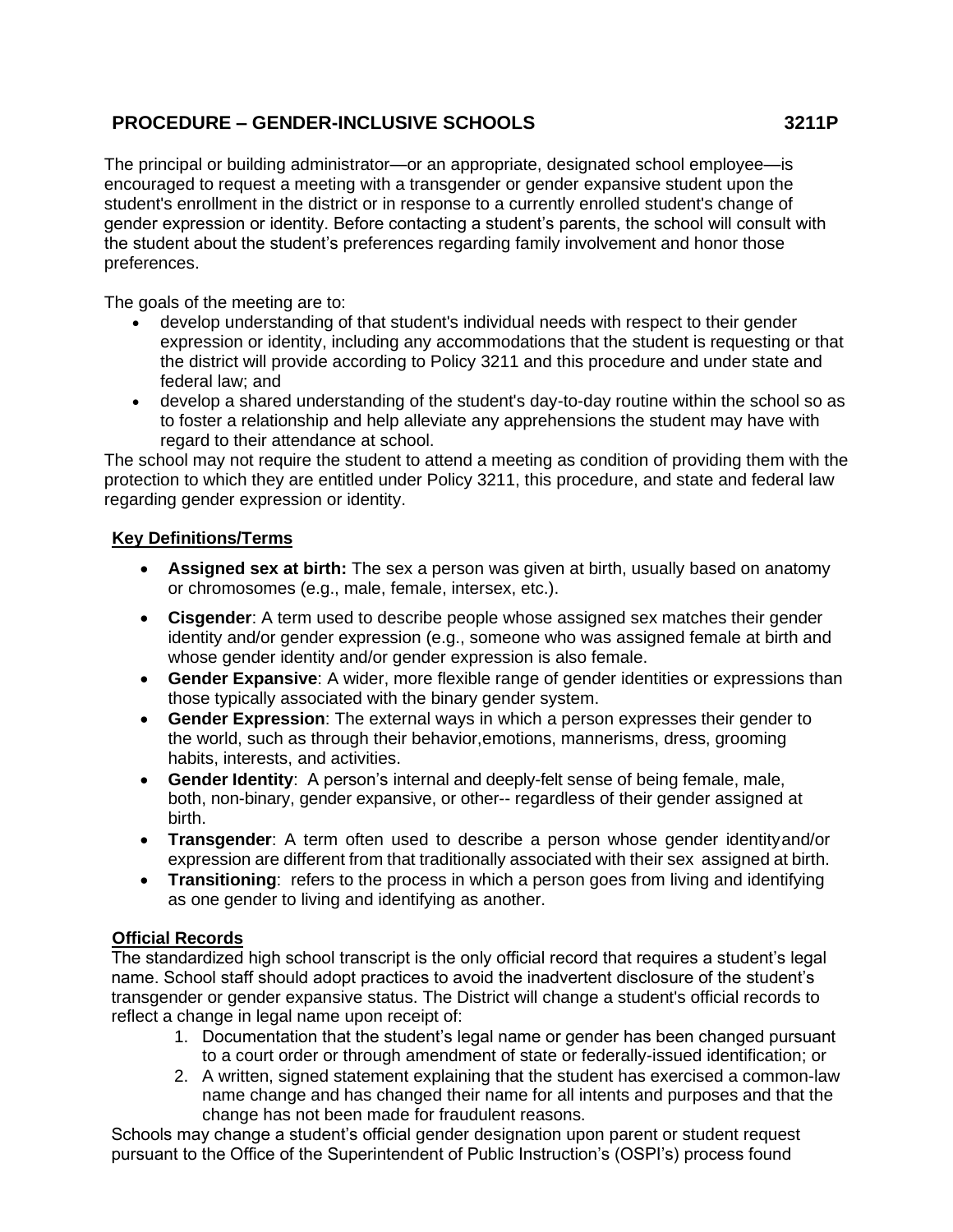### at: [https://www.k12.wa.us/sites/default/files/public/cedars/pubdocs/2018-](http://www.k12.wa.us/sites/default/files/public/cedars/pubdocs/2018-19cedarsreportingguidance.pdf)

[19cedarsreportingguidance.pdf.](http://www.k12.wa.us/sites/default/files/public/cedars/pubdocs/2018-19cedarsreportingguidance.pdf) The process should not be overly cumbersome, and the district may not require verification from a physician.

The school must use the name and gender by which the student identifies on all other records, including but not limited to school identification cards, classroom seating charts, athletic rosters, yearbook entries, diplomas, directory information.

### **Confidential Health or Educational Information**

Information about a student's gender identity, legal name, or sex assigned at birth may constitute confidential medical or educational information. Disclosing this information to other students, their parents, or other third parties may violate privacy laws, such as the federal Family Education Rights and Privacy Act (FERPA) (20 U.S.C. 1232; 34 C.F.R. Part 99). Therefore, to ensure the safety and well-being of the student, school employees should not disclose a student's transgender or gender expansive status to others, including the student's parents and/or other school personnel, unless the school is:

- (1) Legally required to do so; or
- (2) The student has authorized such disclosure.

### **Communication and Use of Names and Pronouns**

An appropriate school employee will privately ask known transgender or gender expansive students how they would like to be addressed in class, in correspondence to the home, and at conferences with the student's parent/guardian. That information will be included in the electronic student record system along with the student's legal name in order to inform teachers and staff of the name and pronoun by which to address the student. However, the student's legal name should be accessible by only necessary staff members—it should not be visible to teachers or other staff who have access to the electronic records system. When appropriate or necessary, this information will be communicated directly with staff to facilitate the use of proper names and pronouns. A student is not required to change their official records or obtain a courtordered name and/or gender change as a prerequisite to being addressed by the name and pronoun that corresponds to their gender identity. When communicating with transgender or gender expansive students regarding particular issues such as conduct, discipline, grades, attendance or health, school employees will focus on the conduct or particular issues rather than making assumptions regarding the student's actual or perceived gender identity or gender expression. Before communicating with parents of transgender or gender expansive students, it's important to ask the student how school employees should refer to the student when talking with their parents and guardians. For families who are supportive, using the student's name and pronoun could be affirming for the student. For parents who are not supportive, or who are not aware of the student's transition at school, referring to their name and pronoun could be very dangerous. The District will not condone the intentional and persistent refusal to respect a student's gender identity or gender expression, or inappropriate release of information regarding a student's transgender or gender expansive status.

### **Restroom Accessibility**

Students will be allowed to use the restroom that corresponds to the gender identity they assert at school. No student will be required to use a restroom that conflicts withtheir gender identity. Any student – regardless of gender identity – who requests greater privacy should be given access to an alternative restroom. However, schools may not require a student to use an alternative restroom because of their transgender or gender expansive status.

#### **Locker Room Accessibility**

Use of locker rooms by transgender or gender expansive students will be assessed on a caseby-case basis, with the goal of maximizing transgender or gender expansive student social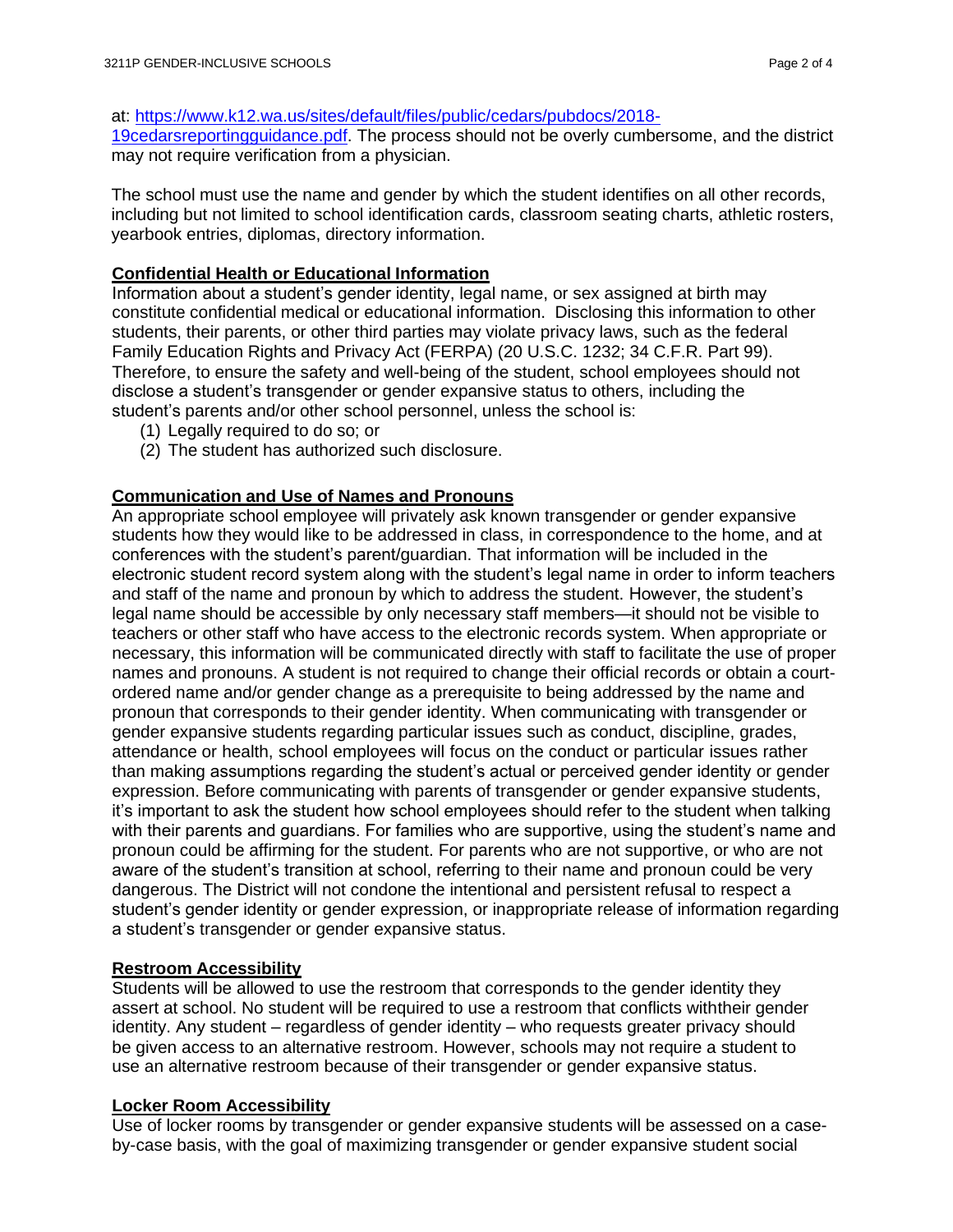Reasonable alternatives to locker room conditions for any student who wants additional privacy include, but are not limited to:

- Use of a private area (e.g., nearby restroom stall with a door, an area separated by a curtain, an office in the locker room, or a nearby health office restroom);
- A separate changing schedule (i.e., utilizing the locker room before or after the other students).

The school will provide accommodations needed to allow the student to keep their transgender or gender expansive status private. No student will be required to use a locker room that conflicts with their gender identity.

## **Sports and Physical Education Classes**

The District will provide all students, including transgender and gender expansive students, the opportunity to participate in physical education and athletic programs/opportunities in a manner that is consistent with their gender identity.

A student may seek review of their eligibility for participation in interscholastic athletics by working through the Gender Identity Participation procedure set forth by the Washington Interscholastic Activities Association (WIAA).

## **Dress Code**

The District will allow students to dress in a manner that is consistent with their gender identity and/or gender expression within the constraints of the dress codes adopted at their school site and within the constraints of the District guidelines for dress as they relate to health and safety issues (e.g. prohibitions on wearing gang-related apparel). School dress codes will be genderneutral and will not restrict a student's clothing choices on the basis of gender. The district will take an approach that conforms with OSPI 's guidelines.

## **Other School Activities**

In any school activity or other circumstances involving separation by gender (i.e., class discussions, field trips, and overnight trips), students will be permitted to participate in accordance with the gender identity they assert at school. Teachers and other school employees will make every effort to separate students based on factors other than gender where practicable.

## **Training and Professional Development**

The District designates the Executive Director of Student Achievement to be the primary contact regarding this policy and procedure relating to transgender or gender expansive students. The primary contact must participate in at least one mandatory training opportunity offered by OSPI. When possible, the District will conduct staff training and ongoing professional development in an effort to to build the skills of all staff members to prevent, identify, and respond to harassment and discrimination. The content of such professional development should include, but not be limited to:

- Terms and concepts related to gender identity, gender expression, and gender diversity in children and adolescents:
- Appropriate strategies for communicating with students and parents about issues related to gender identity and gender expression, while protecting student privacy;
- Strategies for preventing and intervening in incidents of harassment and discrimination, including bullying and cyber-bullying; and
- District and staff responsibilities under applicable laws and District policies regarding